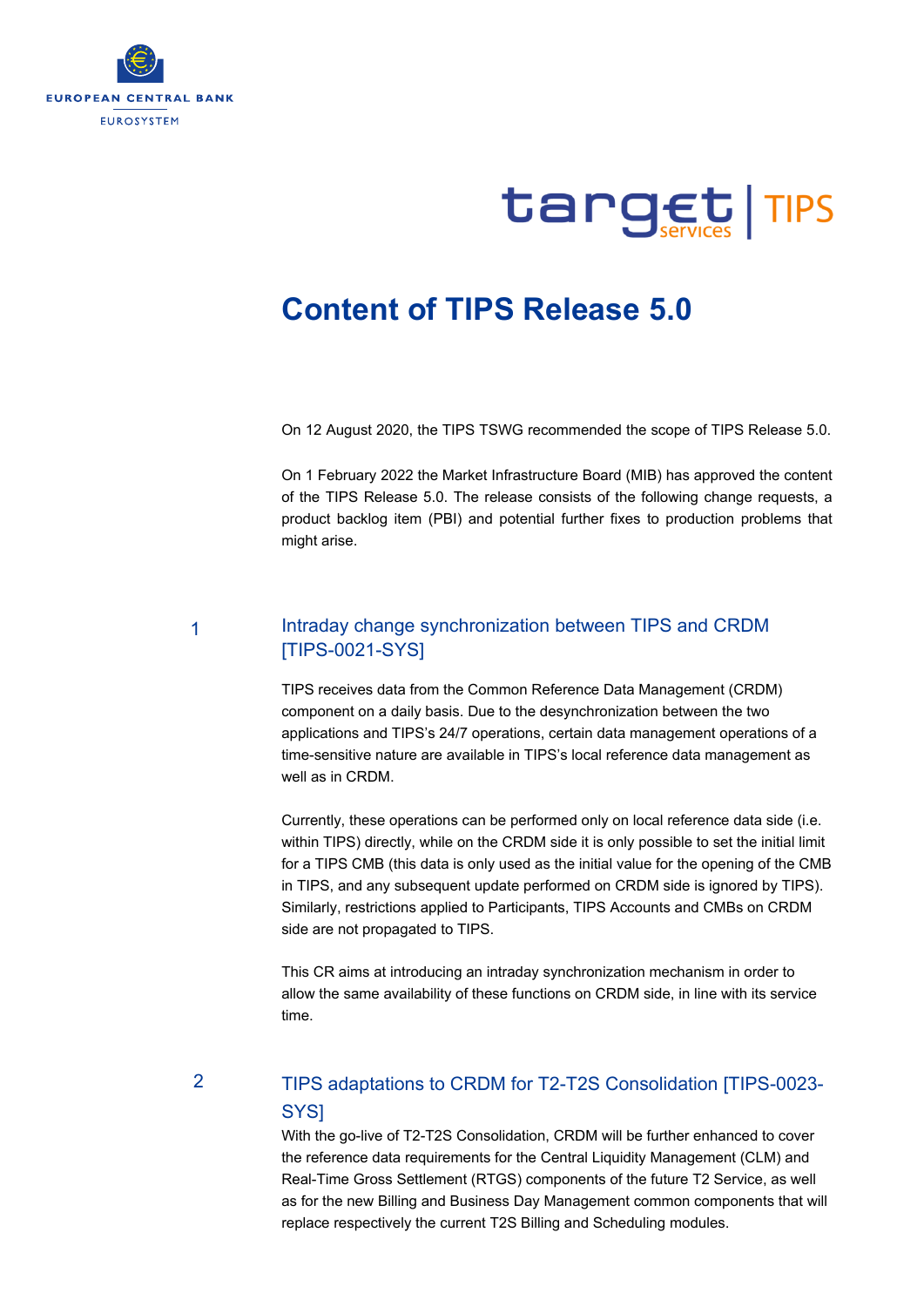

# target TIPS

In addition to the changes to the data structures and back-end functions, the U2A and A2A business interface for CRDM will be enhanced to cover the requirements from T2. This will entail the following:

- Changes to the existing CRDMTIPS GUI screens, as they will cover a broader spectrum of data including T2 object types;
- The introduction of an A2A channel for CRDMTIPS, allowing to manage certain objects;
- Impact on the A2A message schemas used by TIPS (e.g. for managing Limits);
- Extended visibility of CRDM data, which will include data not strictly related to TIPS (e.g. T2 Cash Accounts).

#### 3 Reconciliation enhancements in TIPS [TIPS-0044-SYS]

TIPS stores the balance after settlement (FTTS) to maintain the operational database used for the purpose of Statement of Account preparation. Unlike the new reconciliation model, the current calculation takes into consideration the effect on the balance stemming from concurrent transactions.

As a matter of fact, the logic highlighted above may lead to some apparent inconsistent balances reported in the Statement of Account as raised by some market participant (see PBI000000217270). The issue appears in the event of multiple concurrent transactions on the same account, e.g. either instant payments in their conditional phase - after reservation of funds - or due to the RTGS rejection of a previously settled Outbound Liquidity Transfer in status 'transient'.

The aim of this Change Request is to align the behaviour of the reconciliation via reports (i.e. balances BFTS and FFTS) to the MEPT properties developed in the context of the TIPS-0032, i.e. neutralizing the effects on the balances stemming from concurrent transactions that did not reach a final status yet (e.g., rejected or settled).

As agreed in the November TSWG, the CR is implemented via hot-fix in January 2022. Therefore, it is included in the scope of R5.0 as editorial CR to reflect the relevant changes in the TIPS SDDs.

#### CLM TIPS Adapter [CSLD-0050-URD] 4

The aim of this CR is to assess the realisation of an Adapter between CLM and TIPS, built as a new, independent software component, which will make possible for both TIPS and CLM to function smoothly with limited changes.